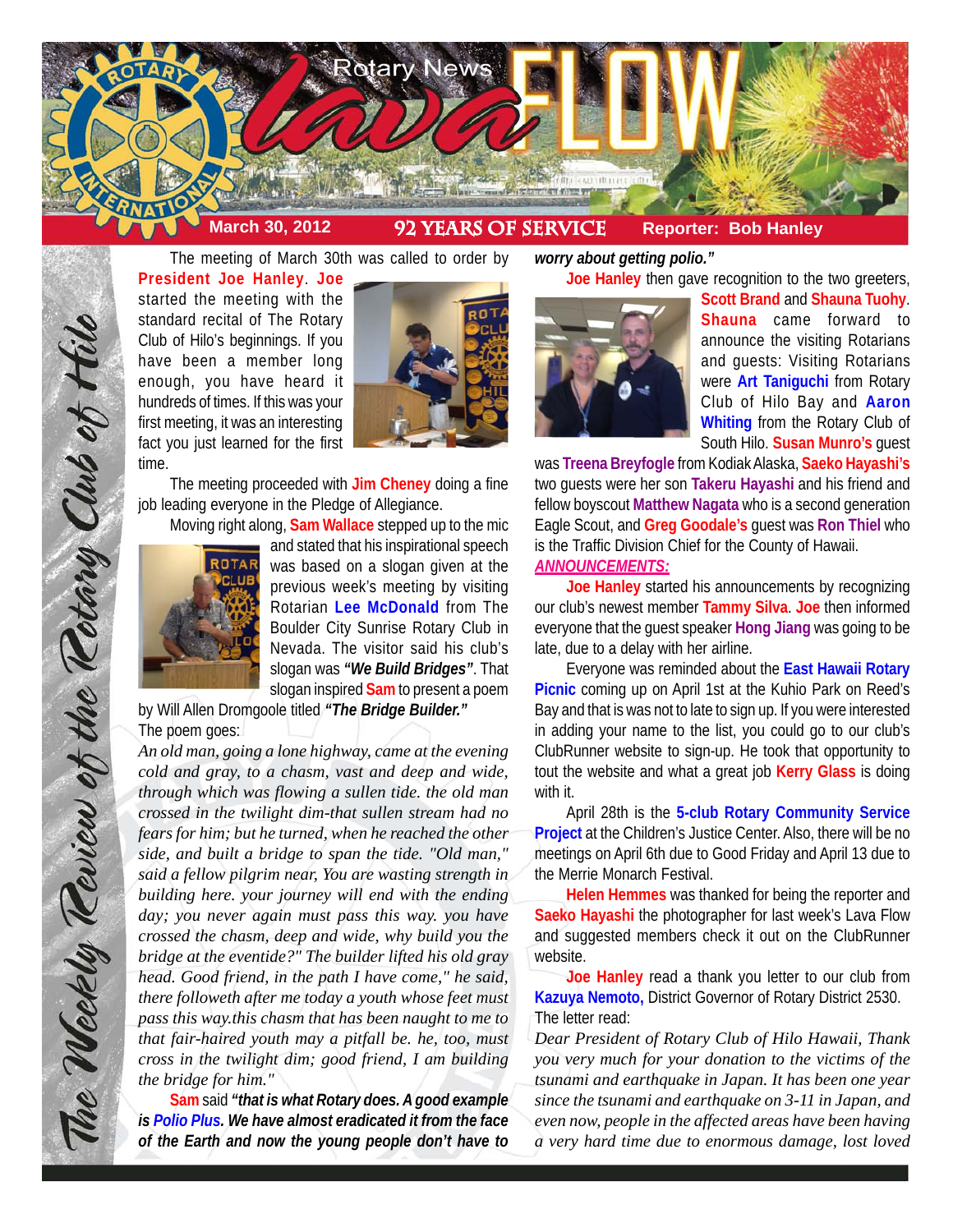#### *Birthdays:*

**Bob Fujimoto** March 6 **Helene Tajiri** March 25

## *Club Anniversary:*

**Cindy Boots** March 7 **Tom Brown** March 17 **Naomi Menor** March 18 **Laurie Ball** March 18 **Theresa English** March 18 **Chris Tamm** March 24 **Helene Tajiri** March 25 **Gail Takaki** March 28 **Doug Arnott** March 30

## *Wedding Anniversary:*

**Sam & Sandra Wallis** March 1 **John & Kamali McElvaney** March 19 **Jerry & Sandy Watanabe March 19 Helene & Harvey Tajiri** March 23 **Akira & Emiko Watanabe** March 25 **Doug & Mary Espejo** March 29

## *Announcements:*

**Fri. April 6 No Meeting - Good Friday**

#### **Fri. April 13 No Meeting**

**Fri. April 20 Bruce Yanagihara - Ronald McDonald House**

**Fri. April 27 Club Assembly**

**Thurs. May 3 Board Meeting**

| <b>President</b>                              | <b>Joseph Hanley</b> |
|-----------------------------------------------|----------------------|
| President Elect  Alan Kusunoki                |                      |
|                                               |                      |
| Immediate Past President  Stewart Hussey      |                      |
|                                               |                      |
|                                               | <b>William Dolan</b> |
| Sergeant-at-Arms                              | <b>Chris Tamm</b>    |
| Director - Club Administration                | <b>Kerry Glass</b>   |
| <b>Director - Service Projects</b>            | Mitchell Dodo        |
| Director - Rotary Foundations  Susan Munro    |                      |
| Director - Membership  James Cheney           |                      |
| Director - Public relations  Robert Hanley    |                      |
| International Service  Steve Yoshida          |                      |
| Community Service                             | <b>Wallace Wong</b>  |
| Vocational Service                            | <b>John McVickar</b> |
| New Generations  Rand Mundo                   |                      |
|                                               |                      |
| The Rotary Foundation  Susan Munro            |                      |
| Hawaii Rotary Youth Foundation  Mitchell Dodo |                      |

*of their hopes for a bright future. However, many of the people are trying to overcome the damage little by little. I can't express how much we appreciate among the Japanese people. We are very affected areas, and your donation has helped the people in the affected areas a Rotary. Best regards, Kazuya Nemoto.*

**Aina Public Charter School** in Waimea. In the letter, **Allison Tomura**, Co-Principal and **Betsy Bowlin**, Senior Project & College Advisor, thanked our club for sponsoring students from their school to attend the RYLA Camp at Volcanoes National Park and to their time to supervise the camp.

An announcement was made about an e-mail that all members should have received regarding a **Rotary Foundation** program, that runs from April 1 to July 1, 2012 in which you earn double recognition points that will be automatically given to Rotarians and friends of Rotary who are enrolled in Rotary's recurring giving program through Rotary Direct.

Unlike past promotions for on-line giving, this special opportunity is available to recurring (monthly, quarterly, annual) contributions only, and is not available for onetime contributions. All recurring transactions that take place between 1 April and 1 July 2012 will generate double Foundation recognition points, but will not result in double recognition amount for the individual donor. Donors can extend their available Foundation recognition points to others to name them as a **Paul Harris Fellow** or **Multiple Paul Harris Fellow**. A donor's personal recognition amount which is used to calculate their own to doubling.

her birthday on March 25 with her grandchildren. Numerous members celebrated club anniversaries, they included: Sergeant-at-Arms **Chris Tamm** on 3/24. He

# Photos by **Scott Brand**

*ones and lost homes. Many have seen* was introduced to rotary by **Eddie O'Hara** (**Ed** *their entire hometowns utterly devastated* **Hara**). **Helene Tajiri's** club anniversary fell on *or completely destroyed, along with many* her birthday 3/25. **Gail Takaki** celebrated her *your generosity at this time of great need* had a change of heart). Wedding anniversaries *happy to introduce our activities in the* on 3/25 and by **Doug** & **Mary Espejo** on 3/29. club anniversary on 3/28. **Doug Arnott** on 3/ 30. **Doug** said he was brought into the club by **Mr. Cheney** (that is **Jim Cheney**, not to be confused with Dick Cheney who has recently were celebrated by **Akira** & **Emiko Watanabe** *HAPPY DOLLARS:*

*great deal, especially the children. Thank* things. Number one being that the Volcano *you very much for your friendship through* House now has some responsible **Joe** also read a letter from **Kanu O Ka** our harbor in the month of April, the Ka'u thank members of our club that volunteered to become the wave of the future. As evident Paul Harris Fellow status will NOT be subject April 16, that, combined with the 2 weeks the *RECOGNITIONS:* **Helene Tajiri** celebrated meetings. For that reason he gave **\$10Doug Arnott** was happy about several management, 19 cruise ships will be gracing Robotics Team (which received a **\$600-\$700** last minute donation from **Doug**) fared well competing against the powerhouse teams of Hawaii at a competition on Oahu. **Doug** said that a few years ago at Imiloa Museum, a robotics instructor said that aerial robotics was by the drones we see on missions in the Middle East, that instructor was correct. With that in mind, **Doug Arnott** has introduced the Ka'u Robotics Team with some experts that fly highperformance gliders off the cliffs in Ka'u. **Doug** expects some promising things to come from this relationship. Also, Naalehu Elementary School is already flying model aircraft and benefiting from our club's donations of controlsticks and software that allow them to advance above keyboard controls. For that, **Doug** was **\$11** happy (he said he would have been more **\$\$\$** happy if he could have paid with a credit card, but that was all he had in his wallet. **Sam Wallace** will be celebrating 36 years in the club on April 1st. Since there will be no meeting the week of his anniversary, he decided to donate **\$20** happy dollars ahead of schedule. **Helen Hemmes** fined herself **\$10** happy dollars because she forgot her Rotary badge on her dresser at home. **President Joe Hanley** commended her on her display of Rotarian values of honesty. **Jim Cheney** announced that he is going to the mainland for 3 weeks starting club is off April 6 & 13, means he will miss 5